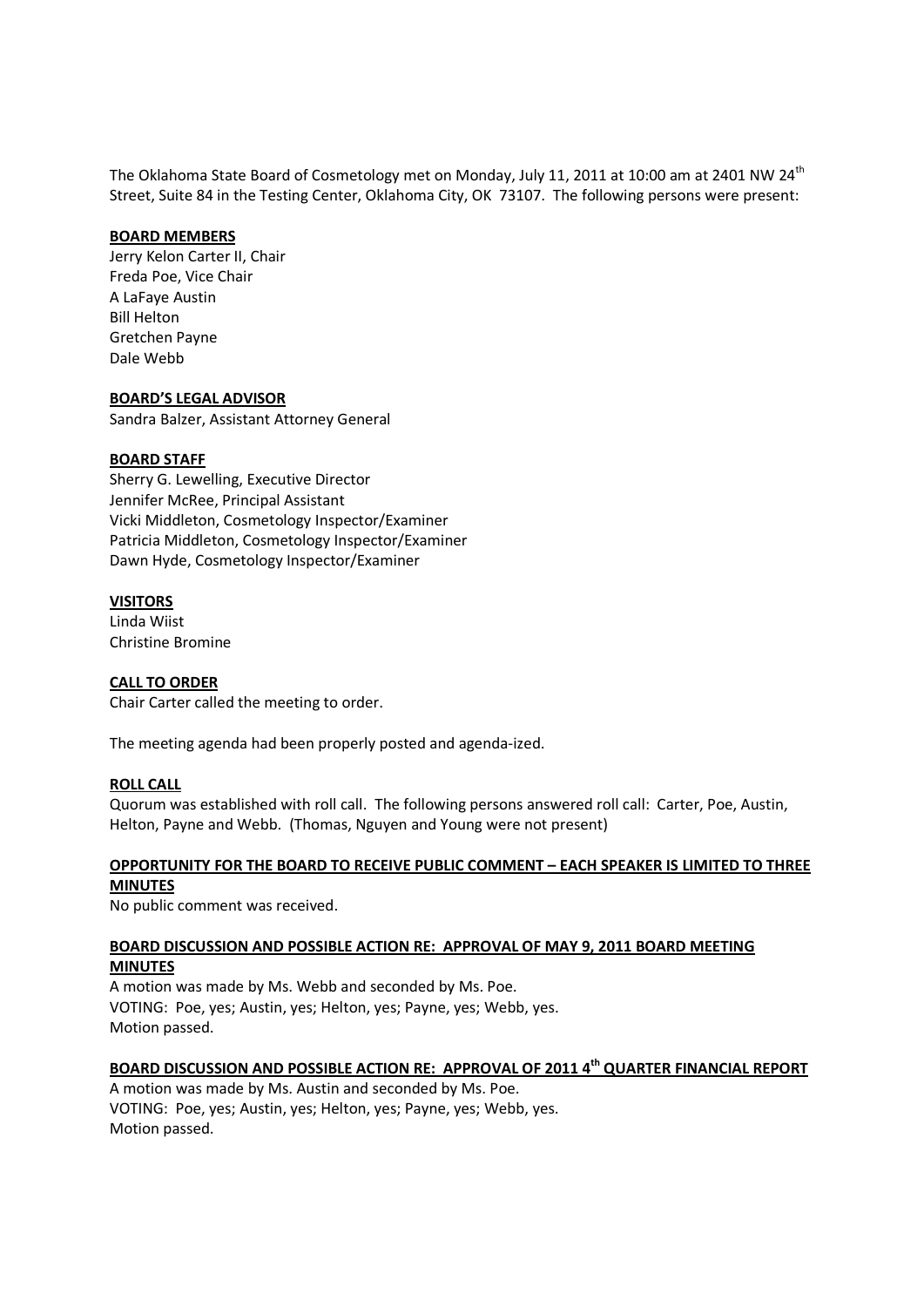Page 2 July 11, 2011 Board Meeting Minutes

### **DIRECTOR'S REPORT – SHERRY G. LEWELLING**

Ms. Lewelling provided the Board with a written report. She told about her recommendations for Inspectors to attend the CLEAR training in Pittsburg. She also told of the Task Force created by legislation towards the end of session. She told about the AS400 upgrade to the agency computer system that is underway. She announced that the public school testing is over and thanked the Inspectors/Examiners for the awesome work done. She also announced that the FY2012 Agency Budget was approved.

# **BOARD COMMITTEE REPORTS**

# **A. LEGISLATIVE AFFAIRS – BILL HELTON, CHAIR**

Ms. Helton directed members to the copy of the bill as referenced in Ms. Lewelling's report.

# **B. TESTING COMMITTEE – A LAFAYE AUSTIN, CHAIR**

Ms. Austin provided members with a written report. She told of the visit from NEC members and their recommendations for security and improvements in testing procedures. She stated that she wanted everyone to know that these are recommendations only and that implementation would require full Board support and decision. She stated that Oklahoma has always exercised the highest standards in testing and we have been recognized by other states for this. She also stated the Oklahoma is one of the few states that has it's own testing facilities that test daily.

Chair Carter stated (with no opposition from the Board) that item #8 would be tabled until after Executive Session.

## **BOARD DISCUSSION AND POSSIBLE ACTION RE: APPROVAL OF INSPECTORS TRAVEL TO ATTEND COUNCIL ON LICENSURE, ENFORECEMENT AND REGULATION (CLEAR) TRAINING IN PITTSBURG, PENNSYLVANIA, SEPTEMBER 5th – 7th, 2011**

A motion was made by Ms. Austin and seconded by Ms. Webb to approve travel for Inspectors to attend Council on Licensure, Enforcement and Regulation (CLEAR) Training in Pittsburg, Pennsylvania, September  $5^{th}$  –  $7^{th}$ , 2011.

VOTING: Poe, yes; Austin, yes; Helton, yes; Payne, yes; Webb, yes. Motion passed.

# **ELECTION OF FY 2012 BOARD OFFICERS**

Chair Carter opened the floor for nominations for Chair.

Ms. Webb nominated Ms. Poe for Board Chair Ms. Austin seconded the nomination.

Mr. Helton nominated Mr. Carter for Board Chair Ms. Payne seconded the nomination.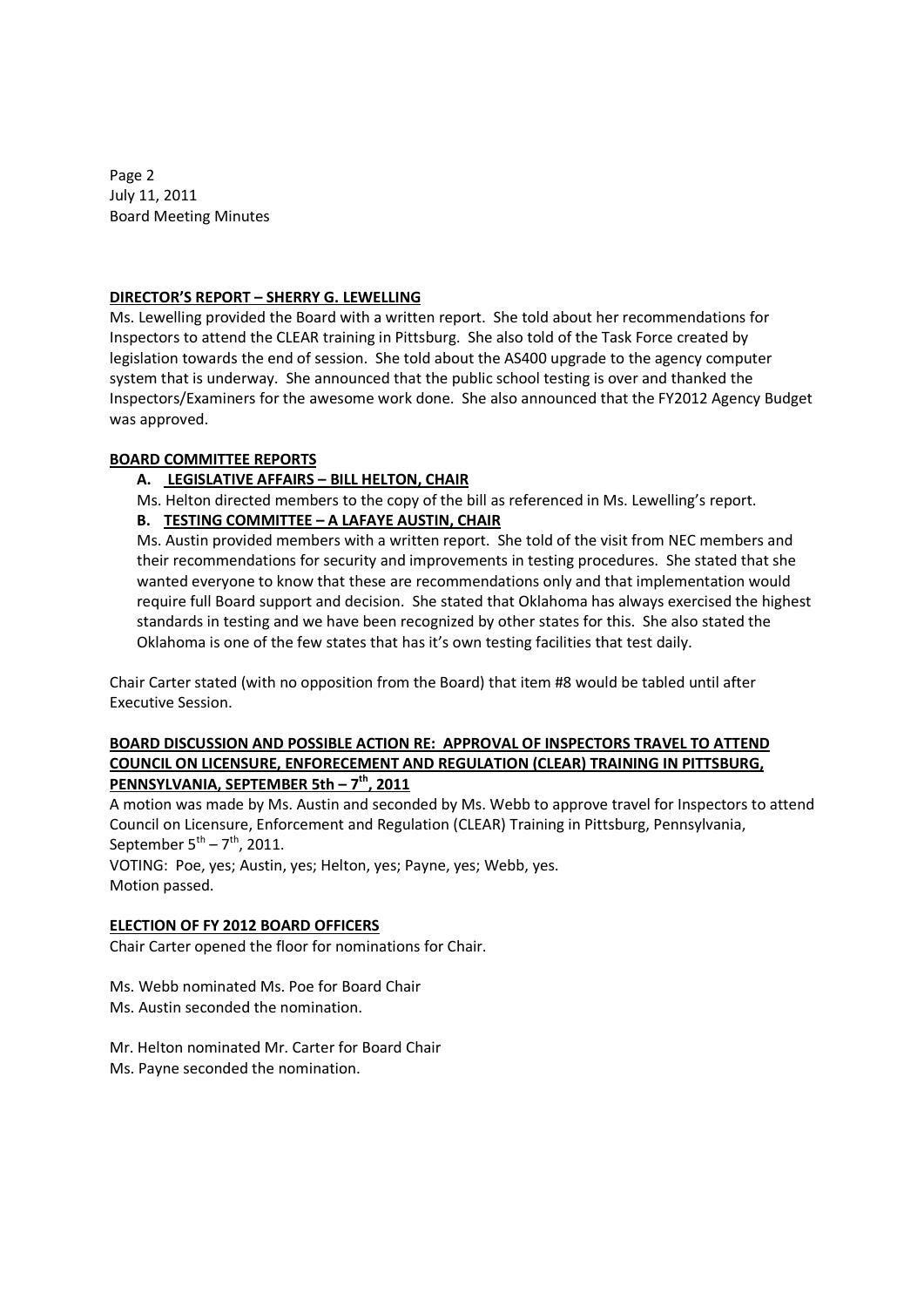Page 3 July 11, 2011 Board Meeting Minutes

VOTING: Poe: Poe Austin: Poe Helton: Carter Payne: Carter Webb: Poe

Chair Carter announced that Ms. Poe was the new Board Chair.

Chair Carter opened the floor for Vice Chair

Ms. Webb nominated Ms. Austin for Vice Chair. Ms. Poe seconded the nomination.

Mr. Helton nominated Mr. Carter for Vice Chair. Ms. Payne seconded the nomination.

VOTING:

Poe: Austin Austin: Austin Helton: Carter Payne: Carter Webb: Austin

### **PROPOSED EXECUTIVE SESSION FOR CONFIDENTIAL COMMUNICATIONS BETWEEN THE BOARD AND ITS ATTORNEY CONCERNING A PENDING INVESTIGATION REGARDING EXAMINATIONS, PURSUANT TO 25 O.S. 307 (B)(4)**

A motion was made by Ms. Webb and seconded by Mr. Helton to enter into Executive session for confidential communications between the Board and its attorney concerning a pending investigation. VOTING: Poe, yes; Austin, yes; Helton, yes; Payne, yes; Webb, yes. Motion passed.

Chair Carter asked that he recues himself from Executive Session and discussion regarding this agenda item because of his involvement with NEC.

(The Board continued their meeting in Executive Session)

A motion was made by Ms. Payne and seconded by Ms. Webb to adjourn Executive session and return to regular session. VOTING: Poe, yes; Austin, yes; Helton, yes; Payne, yes; Webb, yes. Motion passed.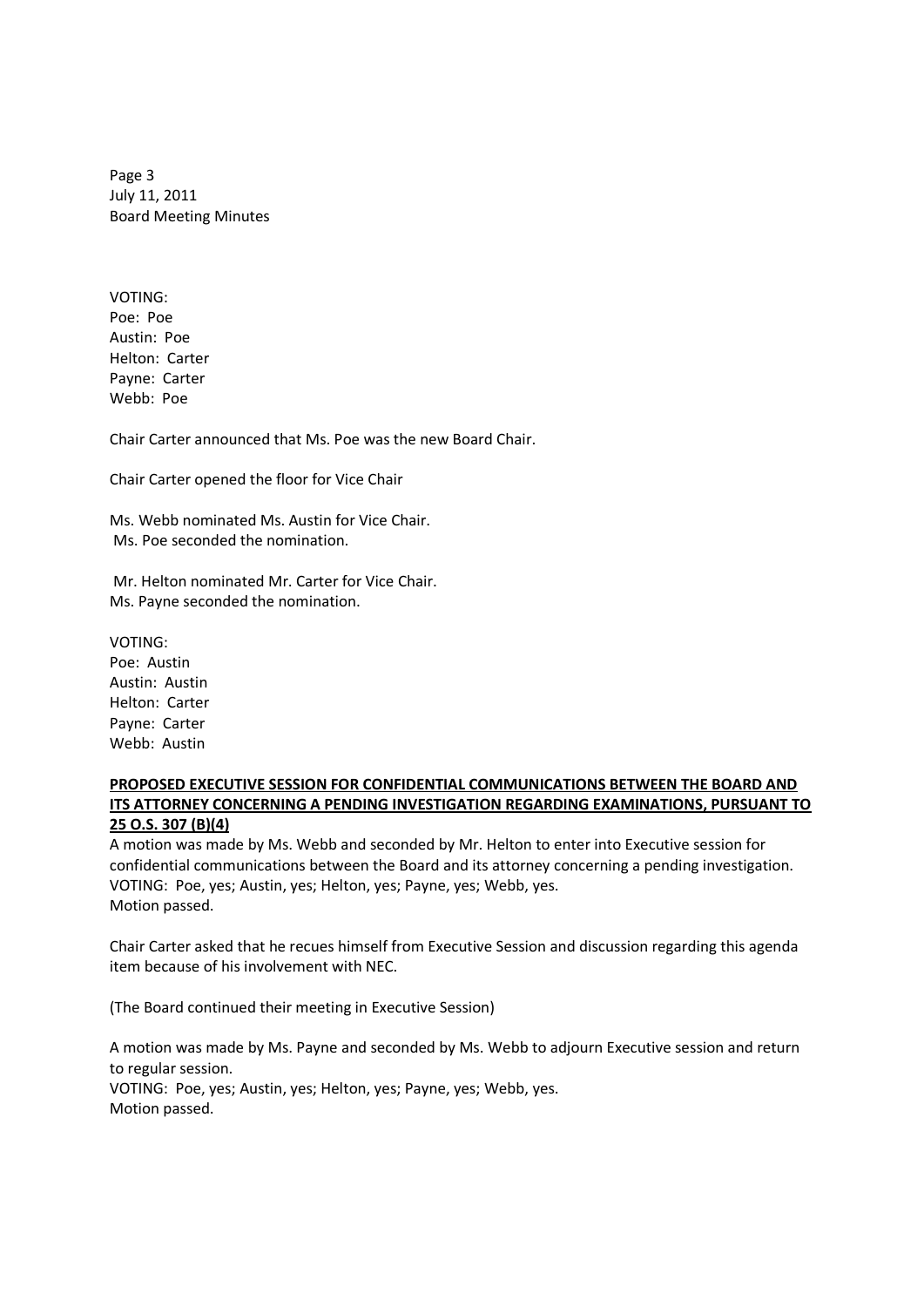Page 4 July 11, 2011 Board Meeting Minutes

### **BOARD DISCUSSION AND POSSIBLE ACTION RE: APPROVAL OF NEW SECURITY METHODS FOR TESTTING AS RECOMMENDED BY TESTING COMMITTEE – CAMERA/VIDEO FOR EXAM CABINET AND DISCONTINUTING WRITTEN EXAMS IN LANGUAGES OTHER THAN ENGLISH**

A motion was made by Ms. Austin and seconded by Ms. Payne that written examination be provided in the English language only.

VOTING: Poe, yes; Austin, yes; Helton, yes; Payne, yes; Webb, yes. Motion passed.

A motion was made by Ms. Payne and seconded by Ms. Poe to approve a camera/video for the exam cabinet that holds NIC written examinations.

VOTING: Poe, yes; Austin, yes; Helton, yes; Payne, yes; Webb, yes. Motion passed.

## **NEW BUSINESS NOT KNOWN OR WHICH COULD NOT HAVE BEEN REASONABLE FORESEEN PRIOR TO POSTING OF MEETING AGENDA – 25 O.S. 311 (A)(9)**

No new business was heard.

## **BOARD MEETING ADJOURNMENT**

Chari Carter announced the Board meeting to be adjourned.

A reception was held immediately after the meeting for Sherry Lewelling and her granddaughter Bri Lewelling to celebrate the adoption. Board members and staff were invited to attend. No Board business was discussed.